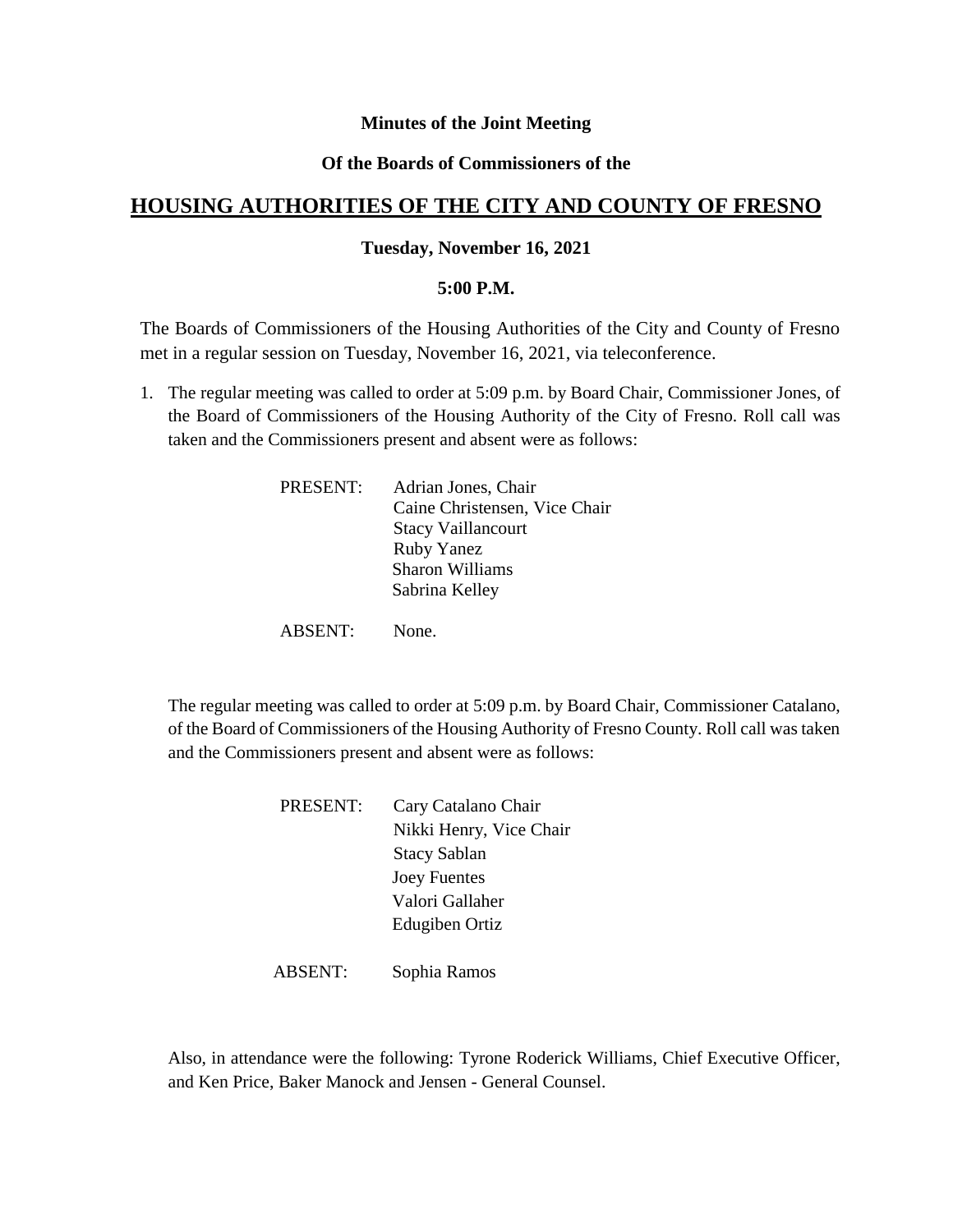# 2. APPROVAL OF AGENDA AS POSTED (OR AMENDED)

*COUNTY MOTION: Commissioner Gallaher moved, seconded by Commissioner Ortiz, to approve the agenda as posted.*

## *MOTION PASSED: 5 – 0*

*CITY MOTION: Commissioner Vaillancourt moved, seconded by Commissioner Williams, to approve the agenda as posted.*

## *MOTION PASSED: 4 – 0*

# 3. PUBLIC COMMENT

Eric Payne, Executive Director at Central Valley Urban Institute, welcomed Tyrone Roderick Williams to the agency. He looks forward to working with him, as he has with previous administrators of Fresno Housing.

Commissioner Kelley joined the meeting at 5:19 pm.

## 4. CITY: NOMINATIONS FOR CHAIR AND VICE CHAIR OF THE 2022 – 2023 BIENNIAL

Commissioner Christensen declined to run for City Board Chair.

Chair Jones announced her interest to run for Chair of the City's Board.

Chair Jones nominated Commissioner Vaillancourt, who subsequently affirmed her interest to run for Vice-Chair of the City's Board.

#### 5. POTENTIAL CONFLICTS OF INTEREST

There were no potential conflicts of interest at this time.

#### 6. CONSENT AGENDA

- a. Governance: Consideration of the Minutes of October 26, 2021
- b. Consideration of Request for Additional Pre-Development Funding The Arthur at Blackstone
- c. Consideration of the Amended Investment Policy
- d. Consideration of Application for 2022 Continuum of Care Funding from the U.S. Department of Housing and Urban Development
- e. Consideration of Acceptance of Permanent Local Housing Allocation (PLHA) Funding Esperanza Commons
- f. Consideration of Acceptance of Tax Credit Allocation The Arthur at Blackstone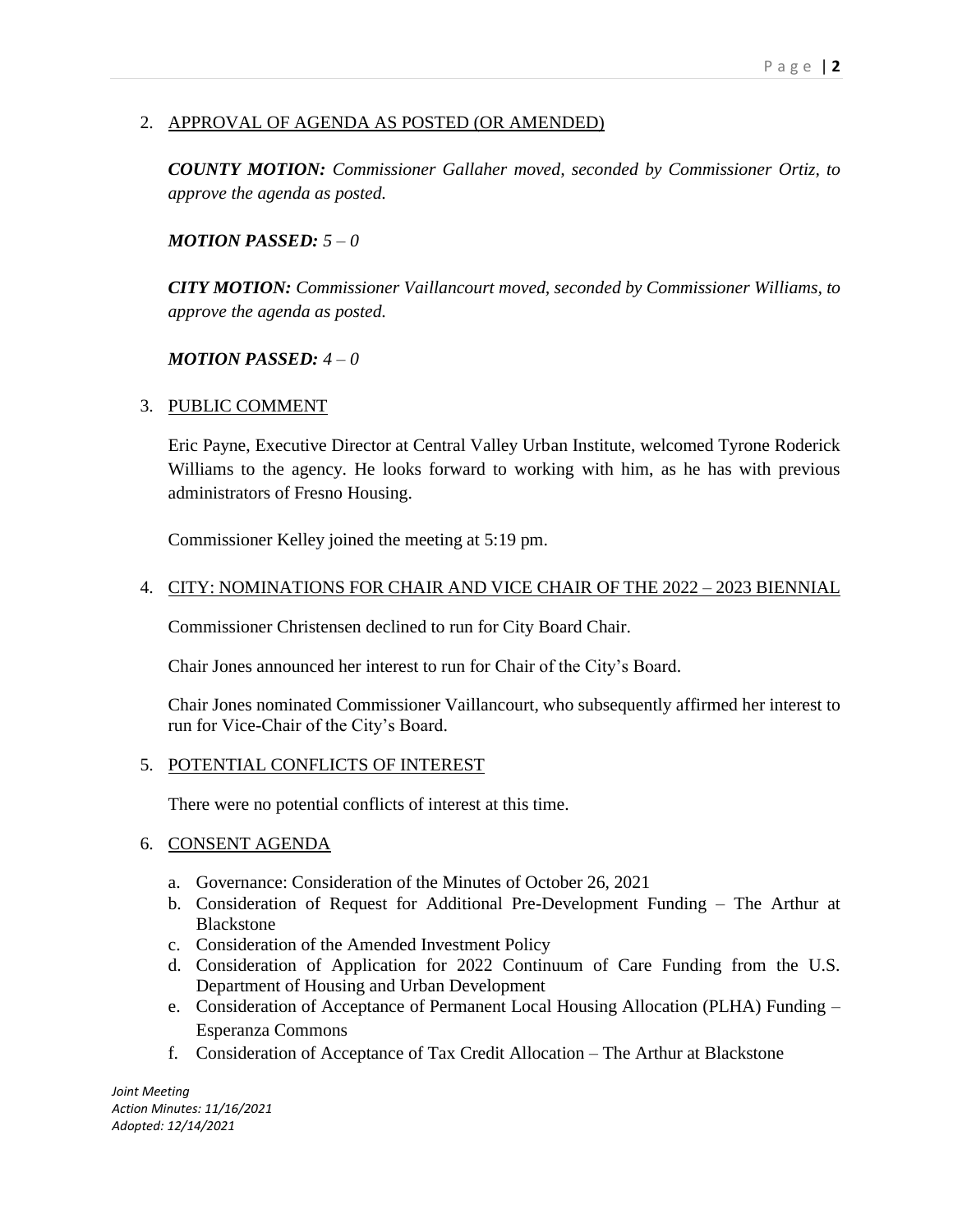- g. Consideration of Request to Accept the Amended Resolution for the Infill Infrastructure Grant (IIG) Funding – The Arthur at Blackstone
- h. Consideration of Contract Award for General Contractor Services Esperanza Commons
- i. Consideration of the 'Oath or Affirmation of Office' Policy
- j. Consideration of a Conventional Loan for 1260 Fulton Street Building
- k. Consideration of Adoption of Resolution Pursuant to Assembly Bill 361 Public Agency Meetings

*COUNTY MOTION: Commissioner Sablan moved, seconded by Commissioner Gallaher, to approve the consent agenda.*

*MOTION PASSED: 5 - 0*

*CITY MOTION: Commissioner Kelley moved, seconded by Commissioner Christensen, to approve the consent agenda.*

# *MOTION PASSED: 5 – 0*

## 7. STAFF PRESENTATIONS AND DISCUSSION ITEMS

a. 2022 Federal and Agency Budget Update

Emily De La Guerra, Chief Business Officer, presented on this item.

Commissioner Fuentes joined the meeting at 5:42 pm.

b. Real Estate Development Update

Michael Duarte, Chief Real Estate Officer, presented on this item.

Commissioner Christensen left the meeting during this item.

# 8. ACTION ITEMS

a. Consideration of Omnibus Resolutions – Esperanza Commons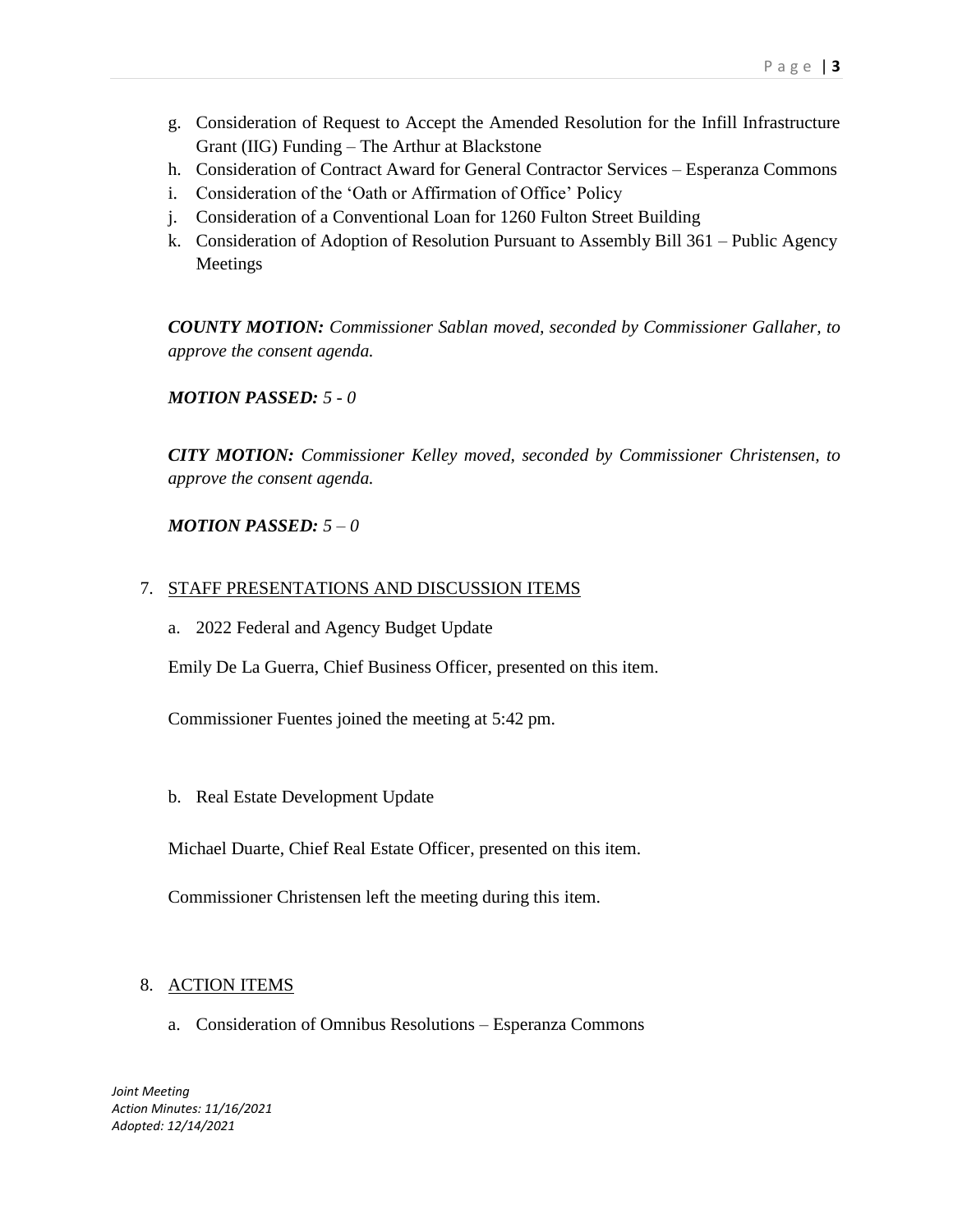*COUNTY MOTION: Commissioner Fuentes moved, seconded by Commissioner Sablan, to approve the omnibus resolution – Esperanza Commons.*

#### *MOTION PASSED: 6 – 0*

*CITY MOTION: Commissioner Williams moved, seconded by Commissioner Vaillancourt, to approve the omnibus resolution – Esperanza Commons.*

## *MOTION PASSED: 4 – 0*

b. Authorization for CEO Tyrone Roderick Williams to Execute All Necessary Agreements and Documents on Behalf of the Agency

*COUNTY MOTION: Commissioner Gallaher moved, seconded by Commissioner Henry, to approve CEO Tyrone Roderick Williams to execute all necessary agreements and documents on behalf of the agency.*

## *MOTION PASSED: 6 – 0*

*CITY MOTION: Commissioner Williams moved, seconded by Commissioner Kelley, to approve CEO Tyrone Roderick Williams to execute all necessary agreements and documents on behalf of the agency.*

#### *MOTION PASSED: 4 – 0*

#### **Closed Items:**

The Boards of Commissioners went into Closed Session at 6:31 pm.

- a. CONFERENCE WITH REAL PROPERTY NEGOTIATORS (Pursuant to Government Code § 54954.5(b)) Property: Address (APNs: 468-252-04) Agency negotiator: Housing Authority of the City of Fresno (HACF) Negotiating parties: HACF, Panchal Ramesh, Kalpana Under negotiation: Price and Terms
- b. CONFERENCE WITH REAL PROPERTY NEGOTIATORS (Pursuant to Government Code § 54954.5(b)) Property: Address (APNs: 449-324-11) Agency negotiator: Housing Authority of the City of Fresno (HACF) Negotiating parties: HACF, Singh Daljit, Surinker Kaur Under negotiation: Price and Terms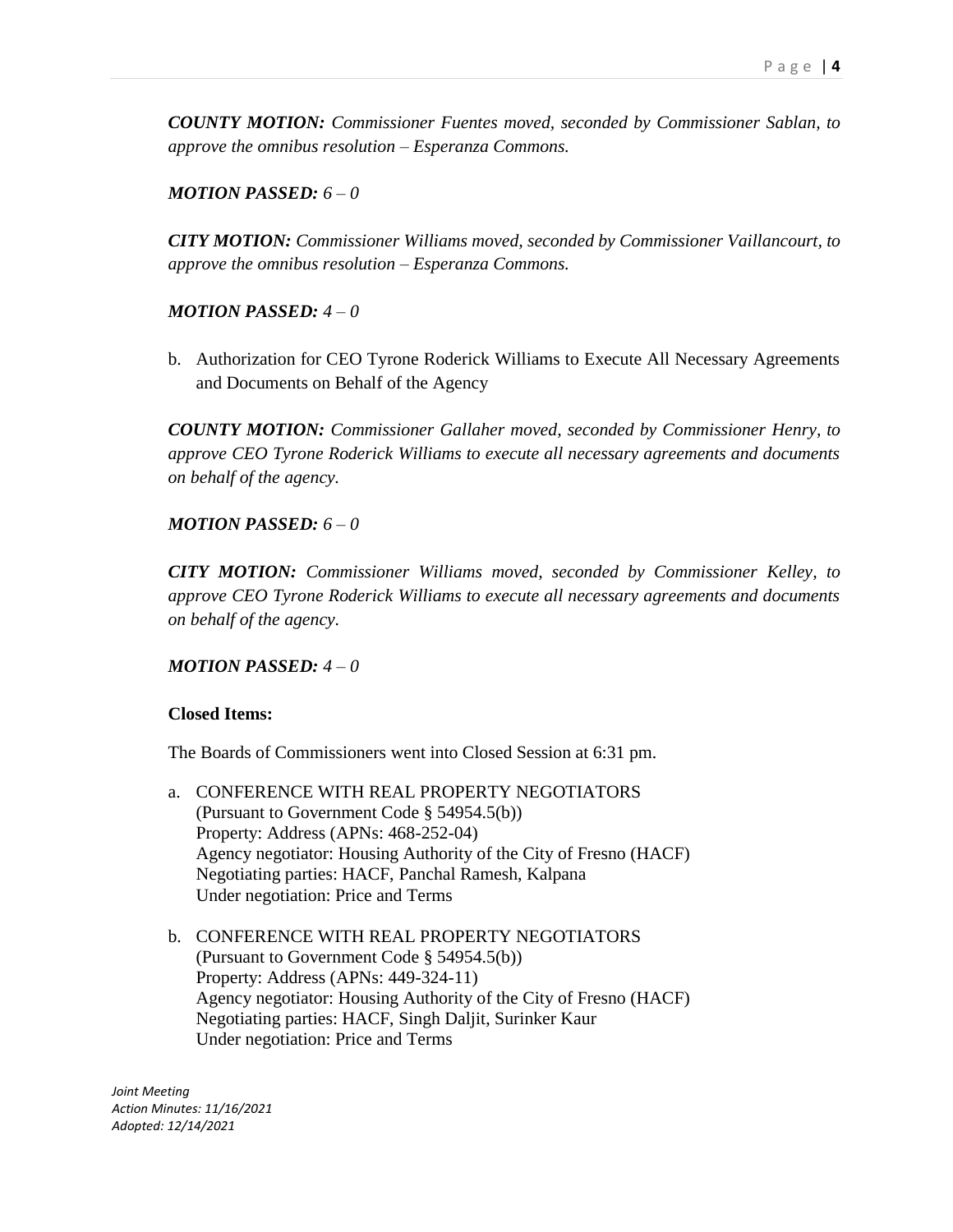- c. CONFERENCE WITH REAL PROPERTY NEGOTIATORS (Pursuant to Government Code § 54954.5(b)) Property: Address (APNs: 466-182-39) Agency negotiator: Housing Authority of the City of Fresno (HACF) Negotiating parties: HACF, Mahant Krua, Inc. Under negotiation: Price and Terms
- d. PUBLIC EMPLOYMENT Pursuant to Government Code §54597

## **Report on Closed Session Item(s)**

The Boards of Commissioners rejoined Open Session at 6:48 pm.

Ken Price, General Counsel, announced there was no action to report from Closed Session.

Commissioner Ruby Yanez joined the meeting.

#### 9. GOVERNANCE

a. Commissioners' Report

Commissioner Kelley – She thanked Michael Duarte, Chief Real Estate Officer, and Marc' Bady, Chief Diversity Officer, for having a workshop with her. This workshop centered around Fresno Housing's tenant utility utilization tool that is used to evaluate the cost analysis for integrating utility costs for tenants. Michael Duarte provided her with great data so she could fully understand the process. She also thanked Marc Bady for leading with a lens of equity.

Commissioner Sablan – She thanked Tiffany Mangum, Executive Operations Manager, and the Board Chairs for arranging the introductory Dinner with Tyrone Roderick Williams on November 10, 2021.

Commissioner Catalano - He thanked staffed for their work throughout this difficult year. This year has exposed us to several challenging situations, such as the CEO search and public criticism on Fresno Housing's daily operations and our path forward. These predicaments have allowed the agency to grow stronger as a team. He thanked the Boards of Commissioners for volunteering their time and commitment to serve on the County and City Boards of Commissioners. Although the work may be difficult, it is necessary to achieve prosperity.

#### b. CEO's Report

In addition to the written report: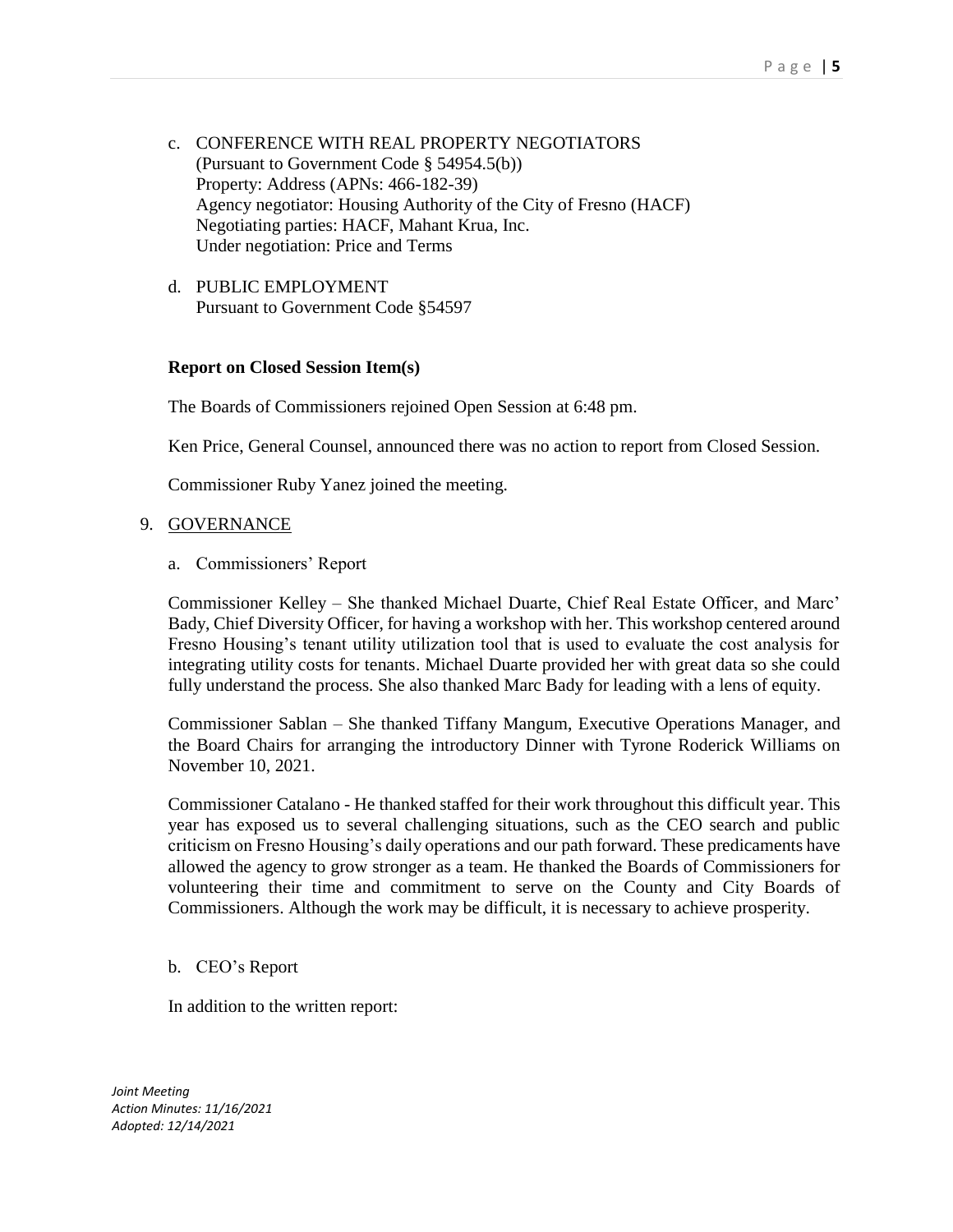- Prior to accepting the position of Chief Executive Officer for Fresno Housing, he had the opportunity to meet and speak with several of the Commissioners on the City and County Boards. These conversations centered on their perspective, work history, commitment in the community and the Board. This was a valuable learning experience that put things into perspective prior to becoming the CEO.
- A new method of communication to execute his vision to staff has been initiated. "First of the Month Huddles" will allow him to speak to staff directly and routinely. The first Huddle had an overwhelming positive response and Staff were introduced.
- The dates for the Spring Retreat are forthcoming. The agency will work with Board Chairs to establish a date for the Spring Retreat.
- There will be a Compliance Training for the Boards of Commissioners. General Counsel will help Fresno Housing navigate the training.
- The infrastructure bill has been passed by the House of Congress and signed by President Biden. This bill will provide funding for water systems, improvement of the electric grid, public transportation, broadband expansion, and utilities. Fresno Housing will seek to take advantage of the broadband funding to improve communities with limited intermittent broadband connections.
- The Build Back Better bill has not been passed yet but there is hope that this bill will be passed soon. Although there is no final funding number, this will provide funding for rental assistance, national housing trust fund, and public housing and infrastructure.
- The City of Fresno's Covid-19 Eviction Moratorium continues to be in effect.
- Grand Opening of Villages at Paragon will take place on Wednesday, November 17, 2021 at 1:00 pm. The in-person event is only open to VIPs, while the public will be invited to watch on Fresno Housing's Facebook LIVE page.
- The next Joint Boards of Commissioners meeting will be on Tuesday, December 14, 2021 at 5:00 pm.
- Starting in January 2022, more time, during board meeting, will be spent on highlighting residents and their accomplishments.
- He thanked staff and residents that participated in Beautify Fresno for the Parkway Drive Cleanup Event at Step Up on 99 on Saturday, November 6, 2021. Over 107 volunteers picked up over 1,466 pounds of trash.
- Fresno Housing is a philanthropic investment partner with The California Endowment and the Kresge Foundation. They have made a \$5 million investment.
- November is National Native American History Month. Fresno Housing honors the contributions and heritage of the first Americans and their descendants.
- A new DEI Training opportunity has been launched for the leadership team. This training will be on "Perceptions and Assumptions in Hiring".
- A workshop will be announced soon on mental health resources through the lens of underrepresented populations and resources to support our residents. Marc' Bady, Chief Diversity Officer, is doing an incredible job on targeting two of the four DEI goals: increasing the power and influence of diversity across the agency, building inclusive excellence.
- New Hire $(s)$ 
	- o Tyrone Roderick Williams, Chief Executive Officer
	- o Juliebeth Lopez-Flores, Resident Services Coordinator
	- o Jesse Sanchez, Accountant